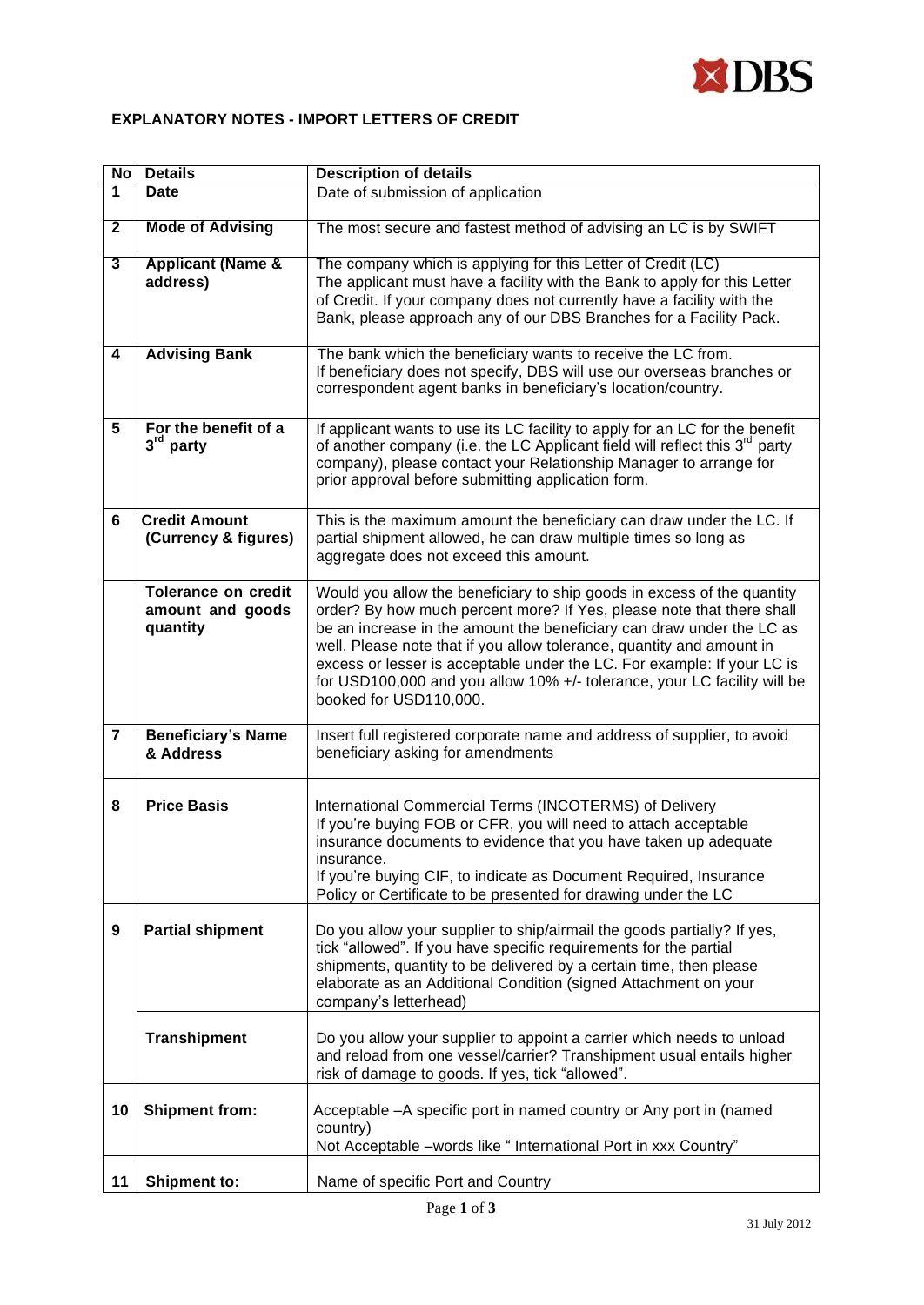

| $\overline{12}$ | <b>Latest Shipment</b><br>Date:                                                                                       | Last date by which you want the seller/supplier to put the goods on<br>board the ship (ON BOARD date on Bills of Lading).                                                                                                                                                                                                                                                        |
|-----------------|-----------------------------------------------------------------------------------------------------------------------|----------------------------------------------------------------------------------------------------------------------------------------------------------------------------------------------------------------------------------------------------------------------------------------------------------------------------------------------------------------------------------|
|                 |                                                                                                                       | e.g. Latest Shipment Date                                                                                                                                                                                                                                                                                                                                                        |
|                 |                                                                                                                       | = Your Expected Date of Receipt minus shipment period                                                                                                                                                                                                                                                                                                                            |
| $\overline{13}$ | <b>Date of Expiry</b><br>(in beneficiary's<br>country)                                                                | Date of Expiry must be a date on or after the Latest Shipment Date<br>(LSD) plus Presentation Period (PP) e.g. LSD 1 Jan 2012 plus PP 21<br>days, Expiry Date must be 22 Jan 2012 or later.                                                                                                                                                                                      |
| 14              | <b>Presentation Period</b>                                                                                            | If silent, UCP says documents must be presented within 21 days after<br>date of transport document. Presentation must always be before the<br>Expiry Date.<br>If shipment period is short, and if full set of BL is consigned to the<br>Bank, suggest reducing presentation period to 7 days, to ensure seller<br>submits documents quickly.                                     |
| 15              | <b>Drafts</b>                                                                                                         | a) at Sight (Issuing Bank must pay within 5 banking days after receipt of<br>complying documents)<br>b) Term (supplier gives you credit term e.g. x days after BL date or x<br>days after sight)                                                                                                                                                                                 |
| 16              | <b>Bills of Lading</b>                                                                                                | Full set (i.e. 3 by 3 original BL) to be made to the order of Issuing<br>Bank.                                                                                                                                                                                                                                                                                                   |
| 17              | <b>Air Waybill</b>                                                                                                    | Not a document of title, as airlines will release goods to persons<br>against copy of airway bill and reasonable identification of consignee                                                                                                                                                                                                                                     |
| 18              | <b>Delivery Order</b>                                                                                                 | Delivery Order is the transport document called for if the goods are to<br>be delivered by the beneficiary to applicant in the same country. For<br>assurance of receipt, you can specify that Delivery Order needs to be<br>signed by your representative and indicate whether such signatures<br>need to be verified by the issuing bank.                                      |
| 19              | <b>Insurance Policy or</b><br><b>Certificate</b>                                                                      | Should call for comprehensive coverage, Institute Cargo Clauses (A/All<br>Risk)                                                                                                                                                                                                                                                                                                  |
| 20              | Beneficiary's<br>certificates                                                                                         | If 1/3 BL and/or one set of non-negotiable documents are to be sent to<br>applicant directly, you should call for a certificate from the beneficiary.                                                                                                                                                                                                                            |
| 21              | <b>Packing List /</b><br><b>Weight Note/</b><br><b>Certificate of Origin</b><br>/ Signed<br><b>Commercial Invoice</b> | Insert Number of originals and copies required<br>You can change the title of these documents if requested by the seller<br>(e.g. Commercial invoice to Invoice)<br>You should indicate the issuer of such documents, otherwise banks will<br>accept all signed documents, even those signed by the beneficiary.                                                                 |
| 22              | <b>Goods Description/</b><br><b>Special Instructions</b>                                                              | 1. To state quantity and general description of the goods &/or services<br>as per purchase order no. xx (Incoterm 2010)<br>2. Any other additional documentary conditions, if inadequate place,<br>you may give us an attachment on your company's letterhead, which<br>also need to be signed.<br>3. If you have mixed payment instructions, please indicate in this<br>section |